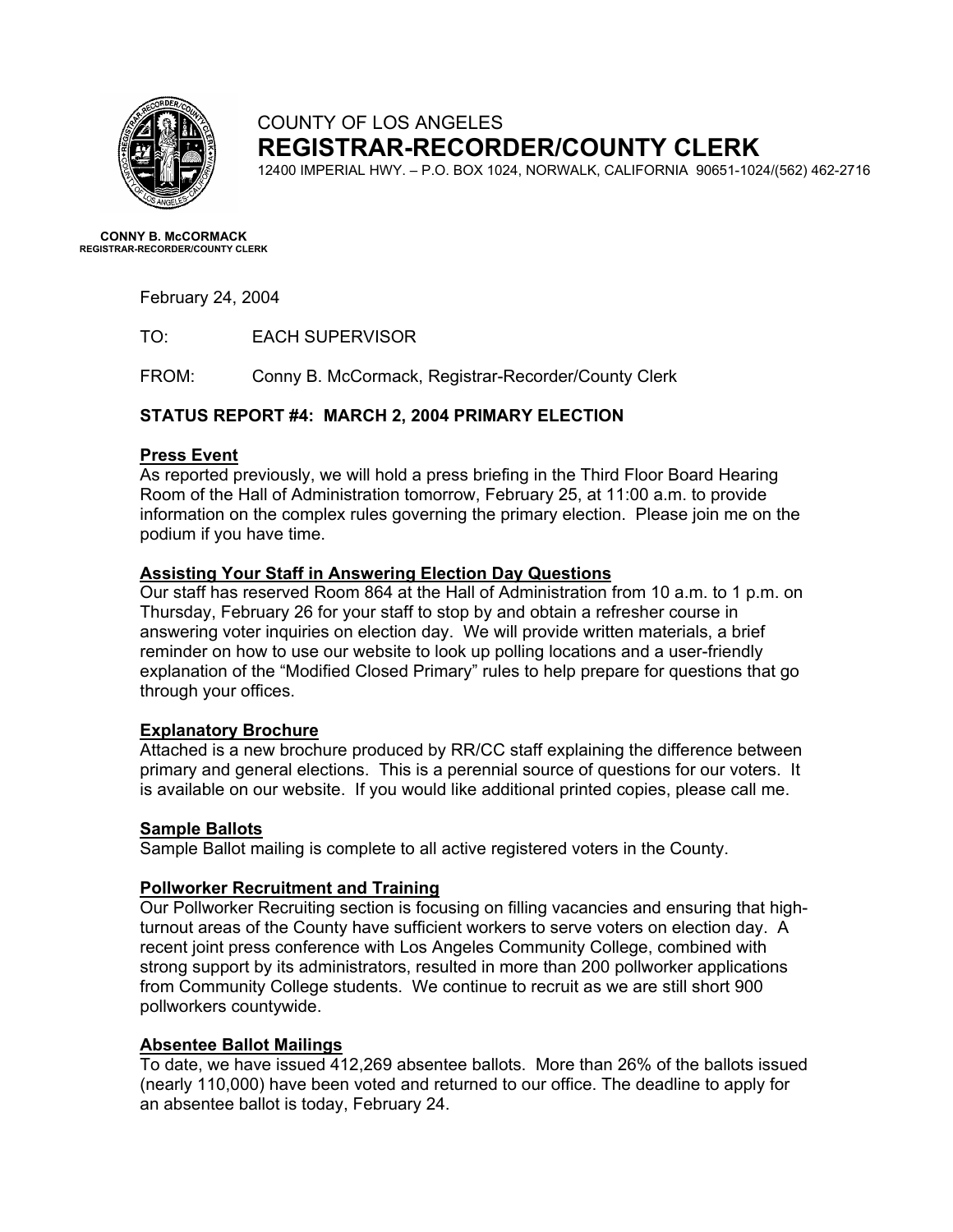#### **Touchscreen Early Voting**

At the close of Early Voting yesterday (February 23), 6,160 voters have used Touchscreen equipment at 16 sites throughout the County. This is about half the volume of the comparable period prior to the October Special Statewide (recall) election.

\_\_\_\_\_\_\_\_\_\_\_\_\_\_\_\_\_\_\_\_\_\_\_\_\_\_\_\_\_\_\_\_\_\_\_\_\_\_\_\_\_\_\_\_\_\_\_\_\_\_\_\_\_\_\_\_\_\_\_\_\_\_\_\_\_\_\_\_\_\_

Please call me if you have any questions regarding this report or any other election preparation activity.

**Attachments**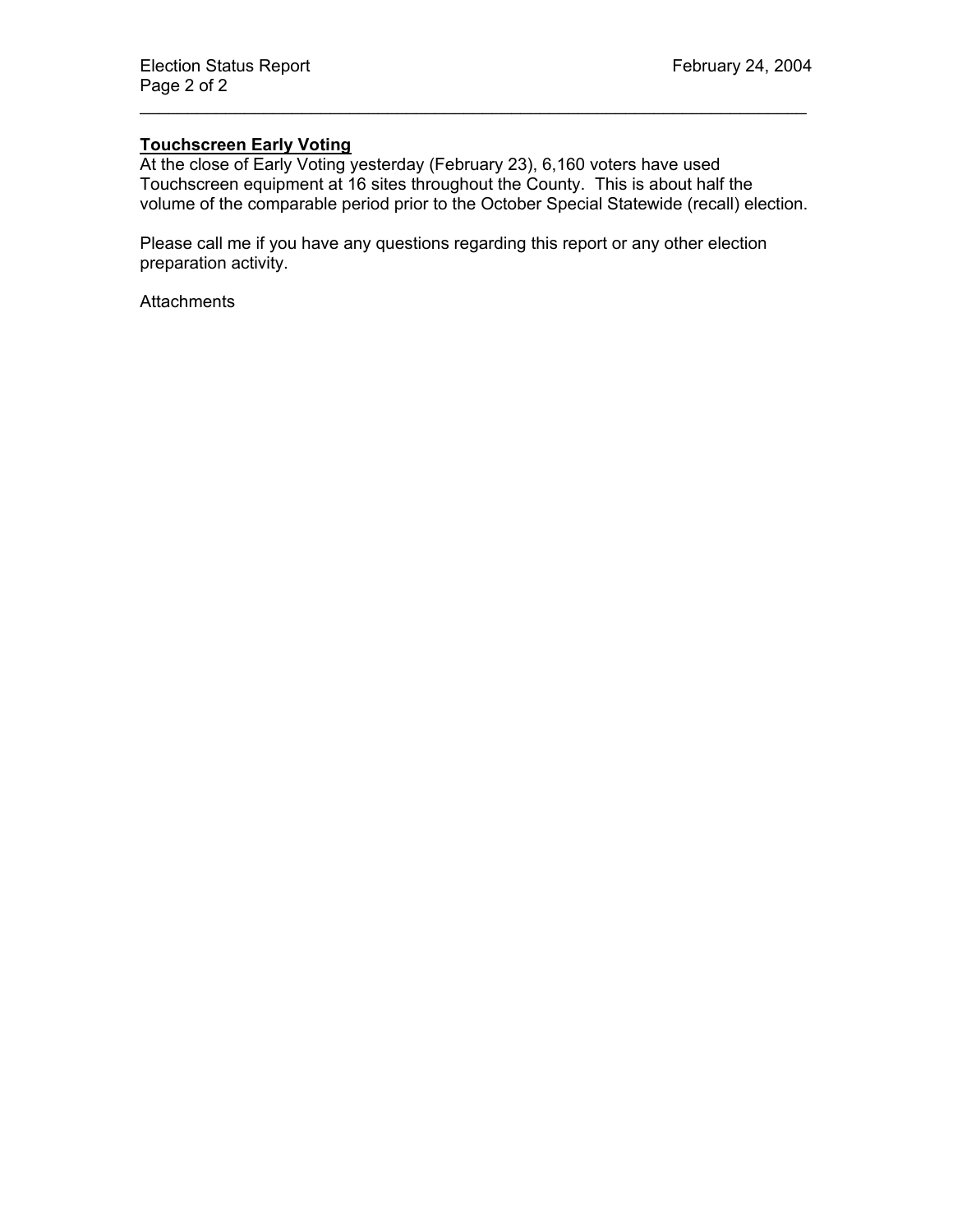#### **MARCH 2, 2004 PRESIDENTIAL PRIMARY ELECTION STATUS OF EVENTS PERFORMED**

SCHEDULED ACTUAL

EVENT COMPLETION COMPLETION

2. Recruit and Appoint 3/01/04 Precinct Officers

This election will involve 4,571 precincts requiring the recruitment of approximately 22,000 pollworkers. Recruitment of precinct officers is proceeding on schedule.

3. Update Registration Records 2/27/04

The February 17, 2004 update of the registration records total 3,682,950 registered voters. This event is proceeding on schedule.

4. Testing of Election Night Data 3/02/04 Processing Hard/Ware and Programs

> Testing of election night tally programs is in process. This event is proceeding on schedule.

6. Mail Sample Ballots 2/23/04

The initial sample ballot mailing to over 3.6 million registered voters began on January 22, 2004. This event is proceeding on schedule.

7. Precinct Supplies and Vote Recorders 2/20/04 Assembled

> Vote Recorder Packaging began on February 14. Supply box processing began on February 17.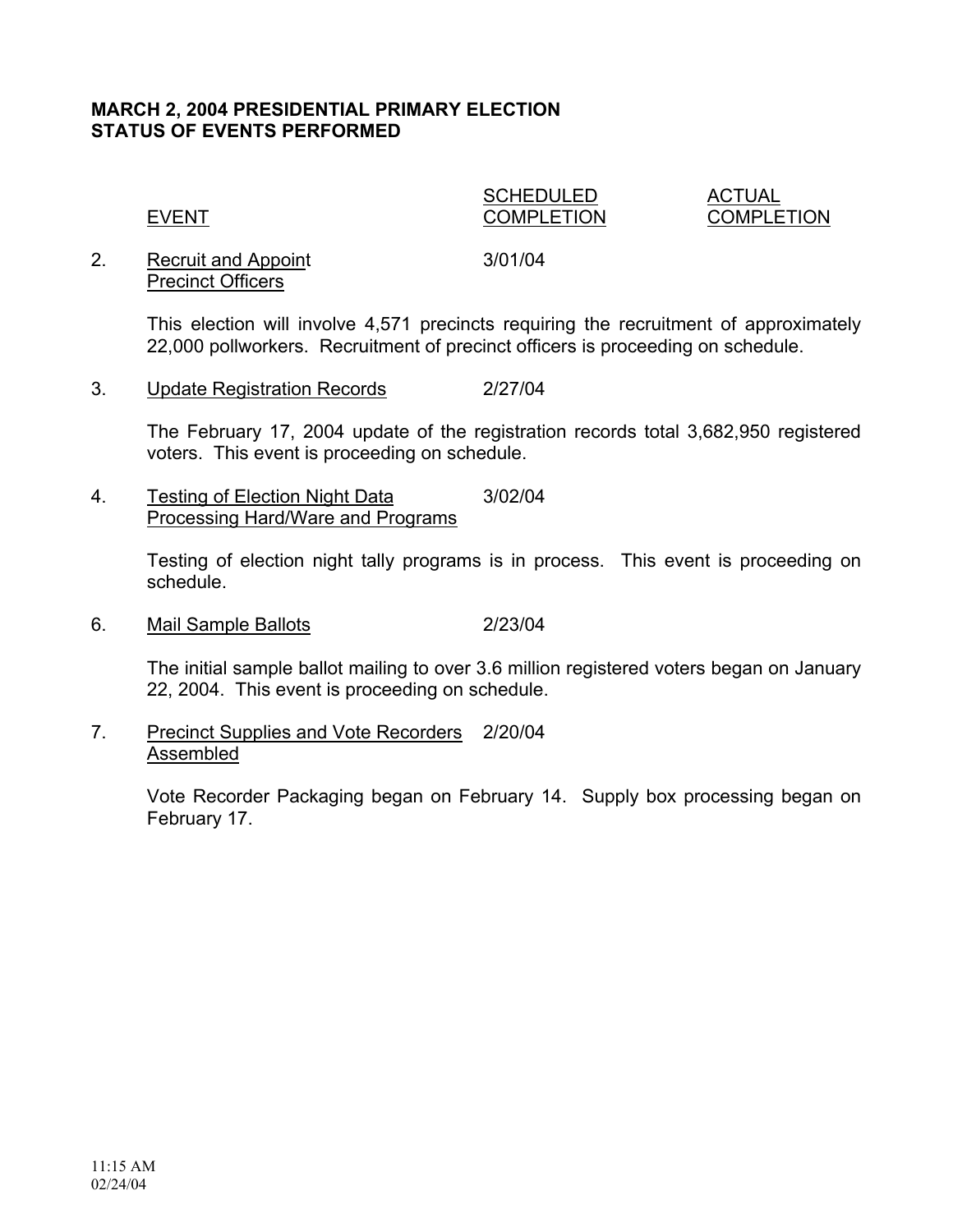#### **MILESTONE STATUS REPORT OF KEY EVENTS**

Presidential Primary Election March 2, 2004

| <b>WEEK ENDING</b>                                                     |                          |      |      |     |      |                       |                                 |                         |
|------------------------------------------------------------------------|--------------------------|------|------|-----|------|-----------------------|---------------------------------|-------------------------|
| <b>EVENT</b>                                                           | 1/16                     | 1/23 | 1/30 | 2/6 | 2/13 | 2/20                  | 2/27                            | 3/5                     |
| 1. FINALIZE BALLOT PAGE DESIGN.                                        | $\blacktriangle$<br>1/11 |      |      |     |      |                       |                                 |                         |
| 2. RECRUIT AND APPOINT PRECINCT OFFICERS.                              |                          |      |      |     |      |                       |                                 | Δ<br>$\overline{3/1}$   |
| 3. UPDATE REGISTRATION RECORDS.                                        |                          |      |      |     |      | $\frac{\Delta}{2/17}$ |                                 |                         |
| 4. TESTING OF ELECTION NIGHT DATA<br>PROCESSING HARDWARE AND PROGRAMS. |                          |      |      |     |      |                       |                                 | $\frac{\triangle}{3/2}$ |
| 5. RECEIVE SAMPLE BALLOTS AND<br><b>BALLOT PAGES FROM PRINTERS.</b>    |                          | 1/21 |      |     |      |                       |                                 |                         |
| 6. MAIL SAMPLE BALLOTS.                                                |                          |      |      |     |      |                       | Δ<br>$\sqrt{2}/23$              |                         |
| 7. PRECINCT SUPPLIES AND VOTE RECORDERS<br>ASSEMBLED.                  |                          |      |      |     |      | $\frac{4}{2/20}$      |                                 |                         |
| 8. BOOTH AND SUPPLIES PICKED-UP BY<br>PRECINCT INSPECTORS.             |                          |      |      |     |      |                       |                                 |                         |
|                                                                        |                          |      |      |     |      |                       | $\cancel{\vartriangle}$<br>2/22 |                         |

- A SCHEDULE COMPLETION DATE
- 

C:\Documents and Settings\kphan\Local Settings\Temporary Internet Files\OLK8C\MILESTONE-PRESIDENTIAL PRIMARY.doc. 02/24/04 11:14 AM β RESCHEDULE COMPLETION DATE<br>▲ COMPLETION DATE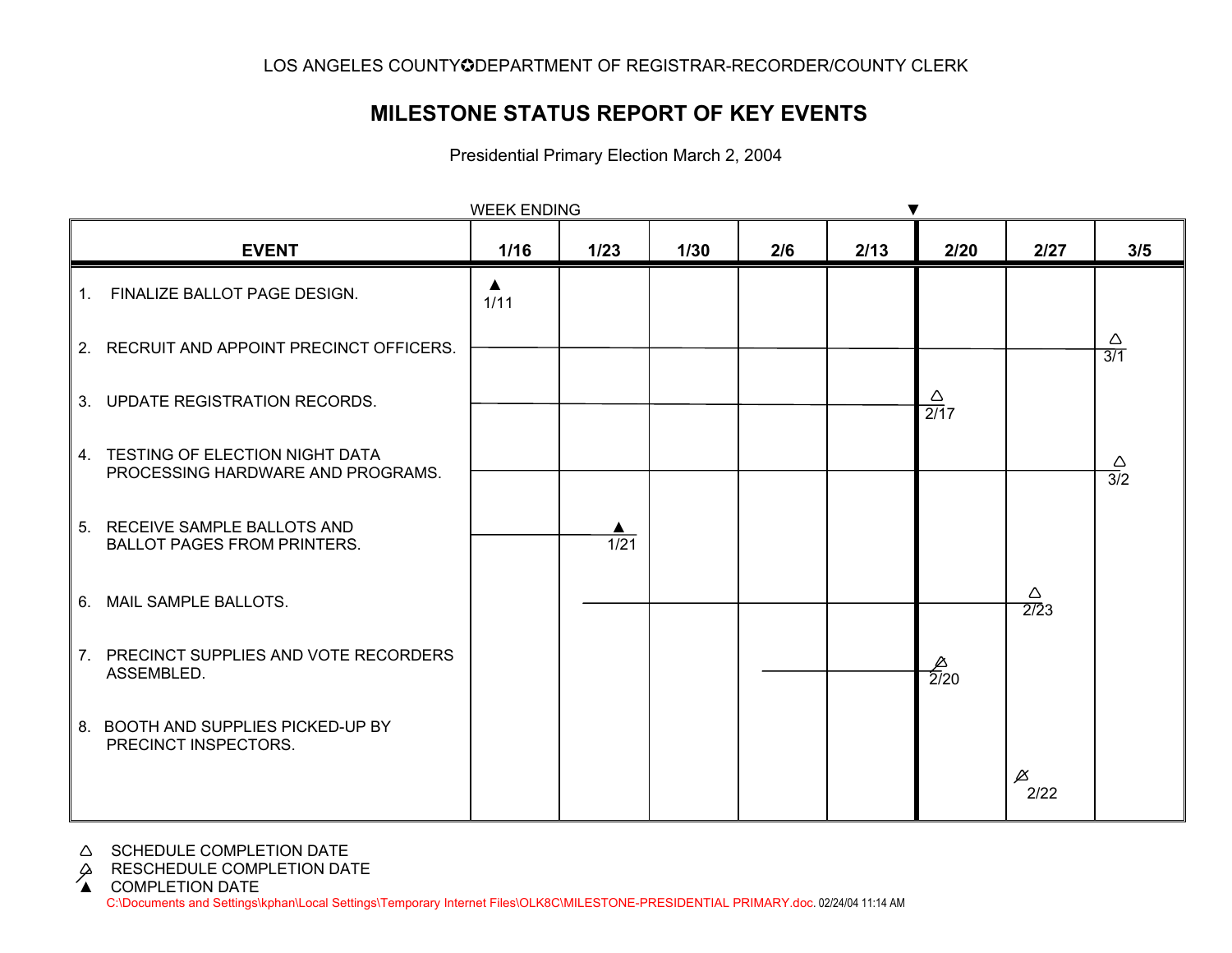## Primary Election? General Election?

### What's the difference?



This brochure provides a brief explanation of how these major elections differ.

For more election information, visit our department's website at

www.lavote.net

## *Contact Information*

*Election/Voter Registration Information*  (562) 466-1310 *Absent Voting Information*  (562) 466-1323 *Multilingual Assistance* 

(800) 481-8683

*General Information* 

(800) 815-2666

*Department Website* 

www.lavote.net

Conny B. McCormack Registrar-Recorder/County Clerk County of Los Angeles

12400 Imperial Hwy. Norwalk, CA 90650



What's the Difference?





Registrar-Recorder/County Clerk County of Los Angeles

www.lavote.net